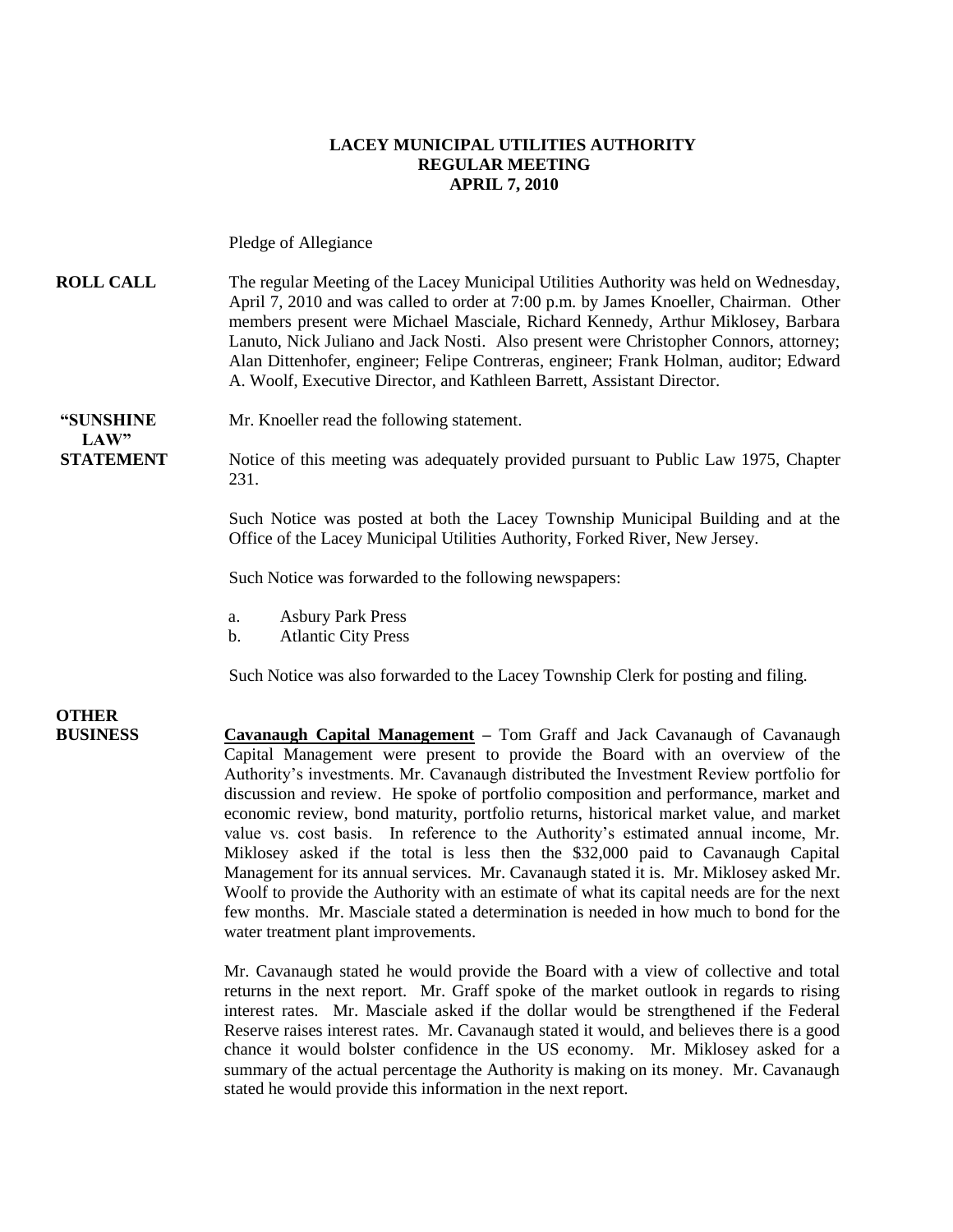#### **APPROVAL OF MINUTES Regular Meeting of March 3, 2010 -** A motion was made by Mr. Masciale and seconded by Mr. Kennedy to approve the minutes of the Regular Meeting of March 3, 2010. Roll call vote: Masciale-Yes; Kennedy-Yes; Lanuto-Yes; Miklosey-Abstain; Knoeller-Yes. Motion passed. **Closed Session Meeting of March 3, 2010** – A motion was made by Mr. Kennedy and seconded by Mrs. Lanuto to approve the minutes of the Closed Session Meeting of March 3, 2010. Roll call vote: Kennedy-Yes; Lanuto-Yes; Miklosey-Abstain; Masciale-Yes; Knoeller-Yes. Motion passed. **EXECUTIVE DIRECTOR'S REPORT Cash Balance Report - Period Ending February 28, 2010** - Mr. Woolf summarized the cash balances for period ending February 28, 2010 as follows: Total cash balance for the unrestricted accounts were \$5,975,129.56, with earnings of \$5,472.52. Total cash balance for the restricted accounts held by the trustee were \$5,308,059.07, with earnings of \$5,186.59. Current period interest on the restricted and unrestricted accounts was \$10,659.11. Year-to-date earnings on all interest bearing accounts were \$22,262.73. **BUSINESS REPORT March Meter Reads** – Ms. Barrett reported 4,368 meters were read in March for Cycles 1, 4 and 9. Seventy-four work orders were cut to obtain manual reads not obtained during regular meter read routes. Seven reads were questioned because of high usage. Three customers were contacted by phone and had leaks. Four customers were sent letters.

April Billing – Ms. Barrett reported utility bills were mailed/hand delivered on April 6<sup>th</sup> in the amount of \$909,396.17. Penalties were assessed on 3,224 past due accounts (all cycles) in the amount of \$13,548.21 for a total billing in April of \$922,944.38.

**Customer Service –** Ms. Barrett reported twenty-five new customer welcome letters were mailed in February and ten responses were received in March. Thirty-two final reads with equipment inspections were performed in March with no violations.

Ms. Barrett stated a violation was discovered today. She explained someone has been using water without a meter for quite a while. No one is living at the residence; however, the home is fully furnished. Additionally, there is no certificate of occupancy on the house. Mr. Masciale stated a fine/penalty should be issued. Ms. Barrett stated the water was shut off, and a letter would be sent to them informing them of this. The code enforcement officer was copied on the letter. Ms. Barrett stated if the violation is abated then the code enforcement officer would not issue a summons. Mr. Masciale asked how would the Authority recoup the money. Mr. Woolf stated he would investigate this issue.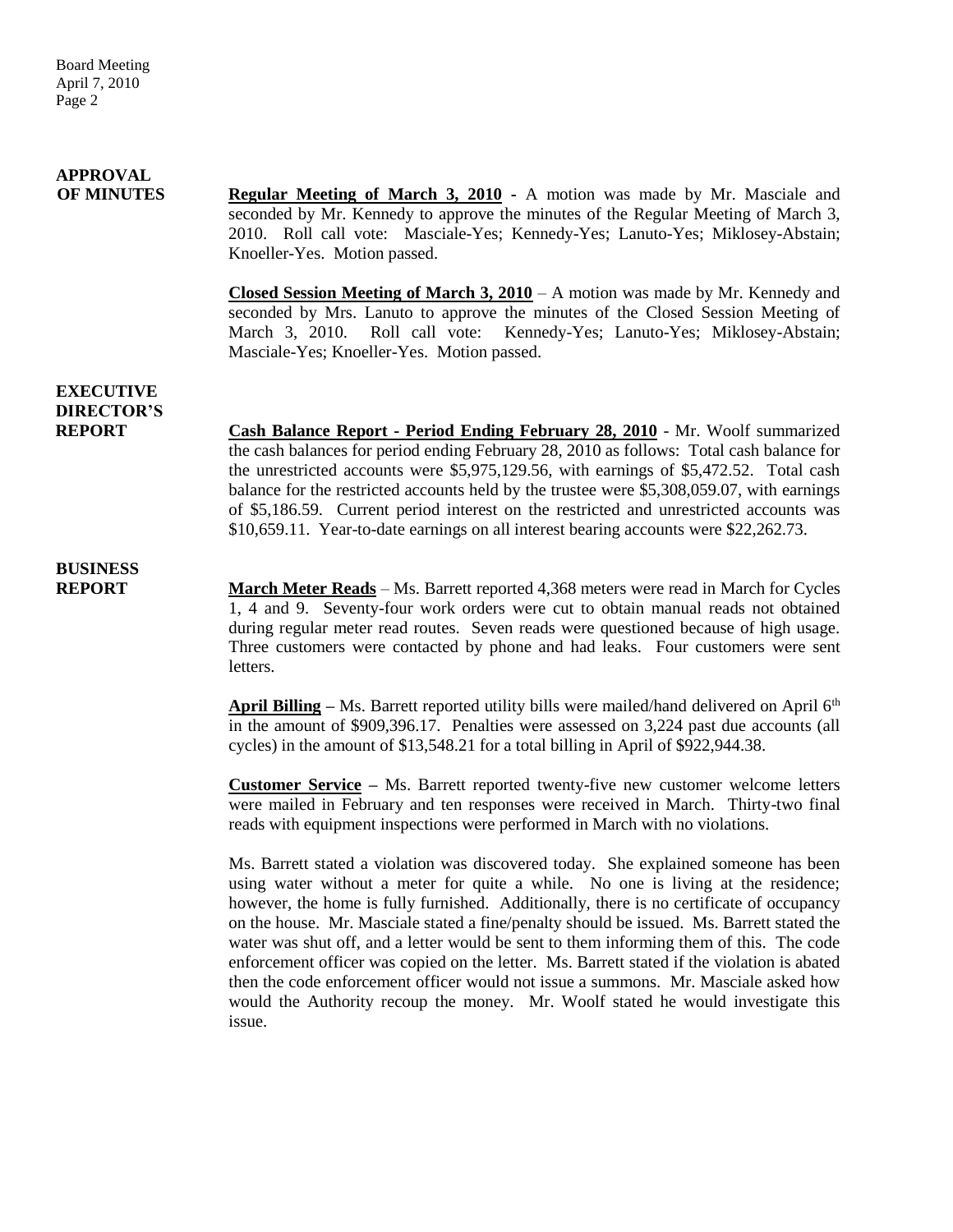# **ENGINEER'S**

**REPORT Wells and Water Treatment Plant at Well No. 1 Site – Mr. Dittenhofer stated the** water quality test results for test well No. 7 were favorable. However, it failed the bacteria test, which must pass before the well is turned over.

> Mr. Dittenhofer stated his office prepared a mini-master plan for the project, which he will present to the board at the next meeting. He recommends proceeding with well No. 8 to secure the water allocation from the State. Mr. Knoeller stated NJDEP water allocation website indicates there are a list of projects in Lacey Township that have been on-line for over a year. He asked Mr. Dittenhofer if the Authority could increase its water allocation capability by closing out those cases. Additionally, he asked if credit could be given to the Authority, since what was projected is much higher that what is being used. Mr. Dittenhofer stated he would look into this.

> **Beach Boulevard Bridge Utility Relocation** – Mr. Dittenhofer stated the contractor for the Beach Boulevard Bridge project, CRJ Contracting, has submitted a change order for approval, which includes accelerated work compensation in the amount of \$4,093.60. He stated the contractor claims since he was prohibited in working during the snowstorm, as well as other circumstances, work had to take place on holidays and weekends. Mr. Masciale suggested splitting the cost of the accelerated work compensation portion of the change order with the contractor. Mr. Dittenhofer stated the contractor would not have an issue with that decision. A motion was made by Mr. Masciale and seconded by Mr. Miklosey to approve change order No. 1 representing final as-built quantity adjustments for a net contract increase of \$17,921.80. This amount represents the splitting of cost of the accelerated work compensation. Roll call vote: Masciale-Yes; Miklosey-Yes; Lanuto-Yes; Kennedy-Yes; Knoeller-Yes. Motion passed.

> **Cleaning and Televising Contract No. 5** – Mr. Dittenhofer stated 95% of the project is complete.

> **Repainting of Tank No. 2** – Mr. Dittenhofer stated the contract documents are being prepared, and a preconstruction meeting was held March 16, 2010.

> **Maintenance Garage Re-Roofing** – Mr. Dittenhofer stated the contract documents are being prepared, and a preconstruction meeting was held March 16, 2010.

> **Cleaning and Televising Contract No. 6 & Flow Assessment** – Mr. Dittenhofer stated the contract documents are being prepared, and a preconstruction meeting was held March 18, 2010.

> **Municipal Lane Pump Station Upgrades & Standby Non-Clog Pumps** – Mr. Dittenhofer stated the contract documents are being prepared, and a preconstruction meeting was held on March 18, 2010.

### **ATTORNEY'S**

**REPORT Legal Opinion** – Mr. Connors stated his office provided a legal opinion for the Authority answering the question from the Township of whether the Authority can waive water charges for volunteer organizations in the Township. It is of legal opinion that due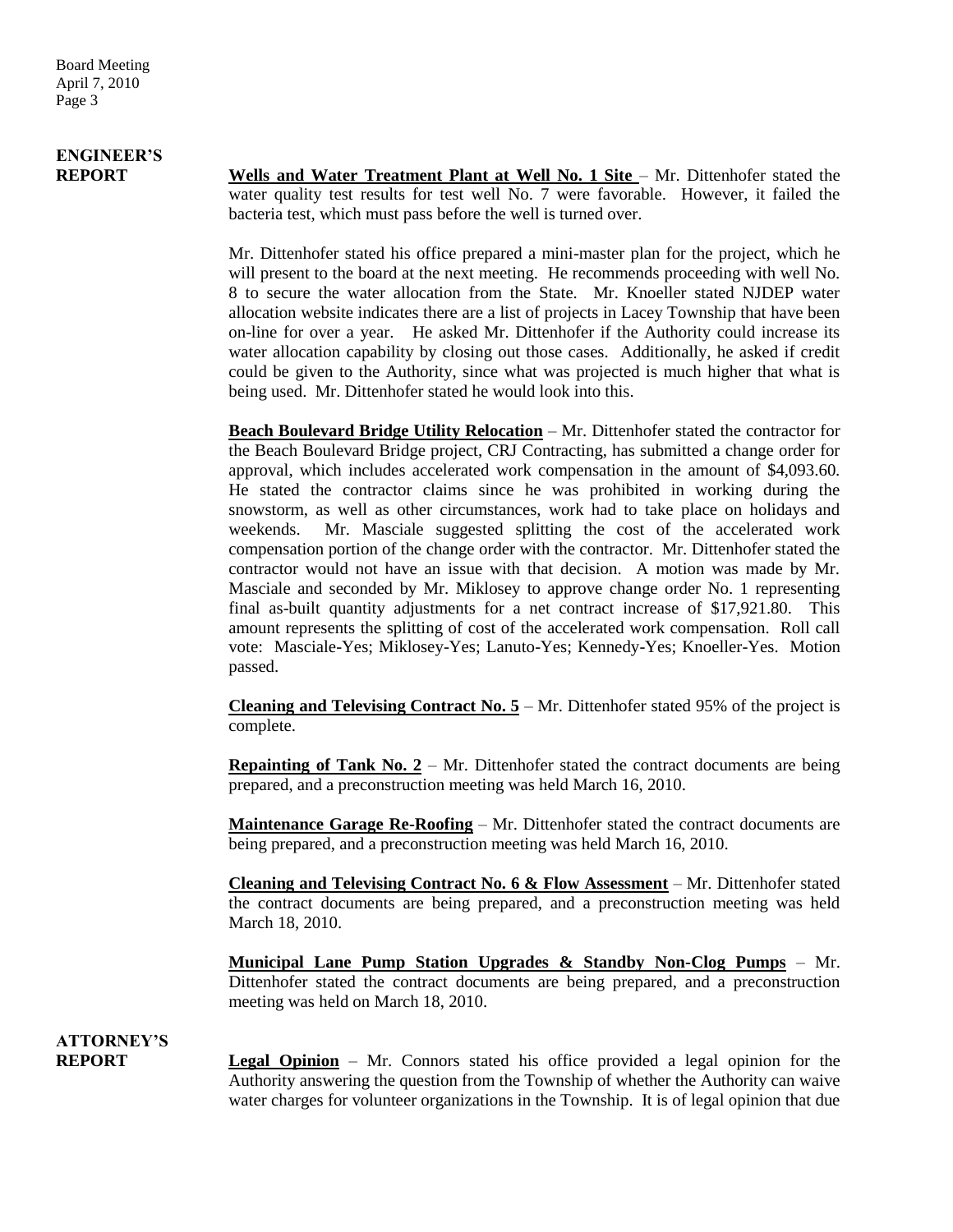to bond obligations and other budget related matters, the Authority is unable to waive the water charges for the fire department and first aid squads in Lacey Township. Mr. Knoeller asked Mr. Connors to respond to Ms. Laureigh, Township Clerk, of the Authority's position.

**Repainting of Tank No.**  $2 - Mr$ **.** Connors stated his office reviewed and approved the contract documents for execution by the Authority.

**Municipal Lane Pump Station Upgrades** – Mr. Connors stated his office reviewed and approved the contract documents for execution by the Authority.

### **AUDITOR'S**

**REPORT Accountant's Status Report – Month Ended February 28, 2010 –** Mr. Holman reported sewer and water had an unfavorable variance for the month of February. Overall, the budget variance is positive for both water and sewer.

> Mr. Holman stated the 2009 draft audit report was reviewed with the finance committee, and copies were provided to the commissioners for their review. He stated the finance committee had requested that some changes be made to the report. The proper reserves are now in place outlining all assets, liabilities and net assets. He stated reserve net assets decreased from \$5.6 million last year to \$4.9 million this year. However, total net assets are \$21,798,577. Mr. Holman stated there are no recommendations regarding compliance issues. Mr. Kennedy thanked the administrative staff for all their hard work.

> **Resolution 2010-38 – Accept and Approve 2009 Audit** – A motion was made by Mr. Masciale and seconded by Mr. Miklosey to adopt *Resolution 2010-38, Resolution of the Lacey Municipal Utilities Authority, County of Ocean, State of New Jersey, Accepting and Approving the Audit Ending Fiscal Year December 31, 2009*. Roll call vote: Masciale-Yes; Miklosey-Yes; Lanuto-Yes; Kennedy-Yes; Knoeller-Yes. Motion passed.

#### **CORRESPONDENCE**

**William Hering, Peaksail Pt.** – Mr. Hering is requesting relief of utility bill, due to a broken pipe. Since the water did not go into the sewer system, a motion was made by Mr. Kennedy and seconded by Mr. Miklosey to grant a credit adjustment on the sanitary sewer charges in the amount of \$117.36 (40,175 gallons). Roll call vote: Kennedy-Yes; Miklosey-Yes; Lanuto-Yes; Masciale-Yes; Knoeller-Yes. Motion passed.

**Mr. & Mrs. Kapitan, Beach Blvd.** – Mr. & Mrs. Kapitan are requesting relief of utility bill, due to a water leak. Mr. Kennedy stated no credit could be offered since the water went into the sewer.

**Eileen Reese, Puffin Court** – Ms. Reese is requesting relief of utility bill, due to a broken pipe. Since the water did not go into the sewer system, a motion was made by Mr. Kennedy and seconded by Mrs. Lanuto to grant a credit adjustment on the sanitary sewer charges in the amount of \$108.68 (39,600 gallons). Roll call vote: Kennedy-Yes; Lanuto-Yes; Miklosey-Yes; Masciale-Yes; Knoeller-Yes. Motion passed.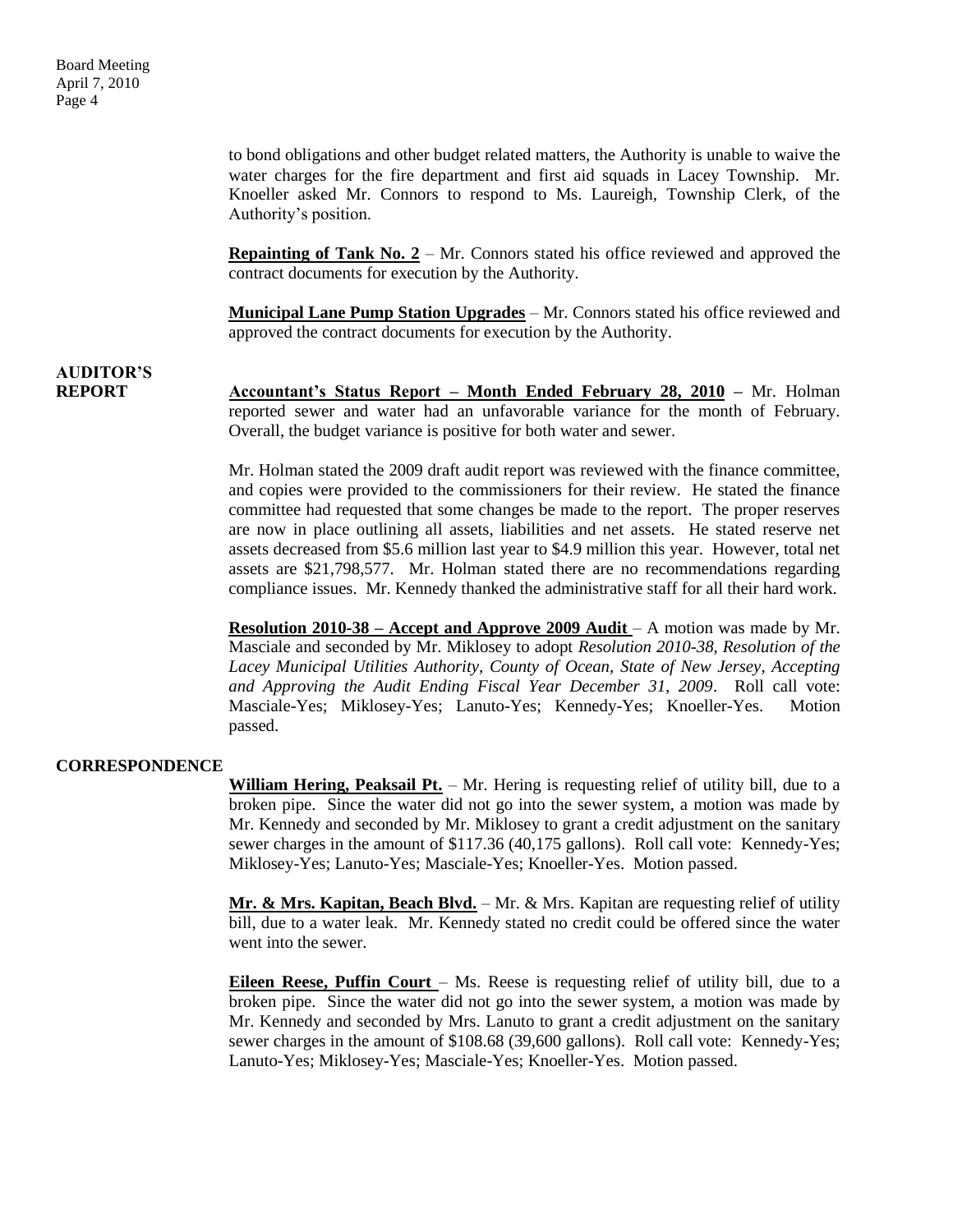**OLD**

**BUSINESS Form of Contract – Repainting of Tank No. 2 - Beckett Enterprises, Inc.** – Chairman Knoeller and Secretary Kennedy executed the Form of Contract with Beckett Enterprises, Inc. for Repainting of Tank No. 2.

> **Form of Contract – Maintenance Garage Re-roofing – MiBo Construction Company** – Chairman Knoeller and Secretary Kennedy executed the Form of Contract with MiBo Construction Co. for Maintenance of Garage Re-roofing.

> **Form of Contract – Cleaning & Televising Sanitary Sewer Contract No. 6 – Video Pipe Services** – Chairman Knoeller and Secretary Kennedy executed the Form of Contract with Video Pipe Services for the Cleaning & Televising Sanitary Sewer Contract No. 6.

> **Form of Contract – Municipal Lane Pump Station Upgrades & Standby Non-Clog Submersible Pumps – A.C. Schultes, Inc.** – Chairman Knoeller and Secretary Kennedy executed the Form of Contract with A.C. Schultes, Inc. for Municipal Lane Pump Station Upgrades & Standby Non-Clog Submersible Pumps.

> **Form of Contract – Municipal Lane Pump Station Upgrades & Standby Non-Clog Submersible Pumps – C.W. Sales Corporation** – Chairman Knoeller and Secretary Kennedy executed the Form of Contract with C.W. Sales Corporation for Municipal Lane Pump Station Upgrades & Standby Non-Clog Submersible Pumps.

> **Form of Contract – Municipal Lane Pump Station Upgrades & Standby Non-Clog Submersible Pumps – D & D Utility Contractors** – Chairman Knoeller and Secretary Kennedy executed the Form of Contract with D &D Utility Contractors for Municipal Lane Pump Station Upgrades & Standby Non-Clog Submersible Pumps.

> **Professional Services Agreement – Forked River Medical Associates - Authority Physician** – Chairman Knoeller and Secretary Kennedy executed the Professional Services Agreement between the Lacey Municipal Utilities Authority and Forked River Medical Associates for the period from February 4, 2010 to February 2, 2011.

**NEW**

**BUSINESS** Mr. Knoeller stated the water treatment plants would be discussed at the next meeting. Mr. Masciale stated a finance committee meeting would be scheduled to discuss the financing of the plants.

> Mr. Knoeller asked Mr. Woolf if the Authority would be doing the interconnection between the two wells (raw water line). Mr. Woolf stated yes - there is a plan in place. He will however need to rent an excavator due to the 16" piping. Mr. Knoeller asked Mr. Woolf to present the board with a budget for this project at the next meeting. Mr. Woolf stated he would provide a material list and cost for rentals.

> Mr. Knoeller asked about the status on the grease trap inspection program. Mr. Woolf stated the board approved the program last year, and it addresses penalties, enforcement, etc. He stated he needs to meet with the personnel committee to discuss who will be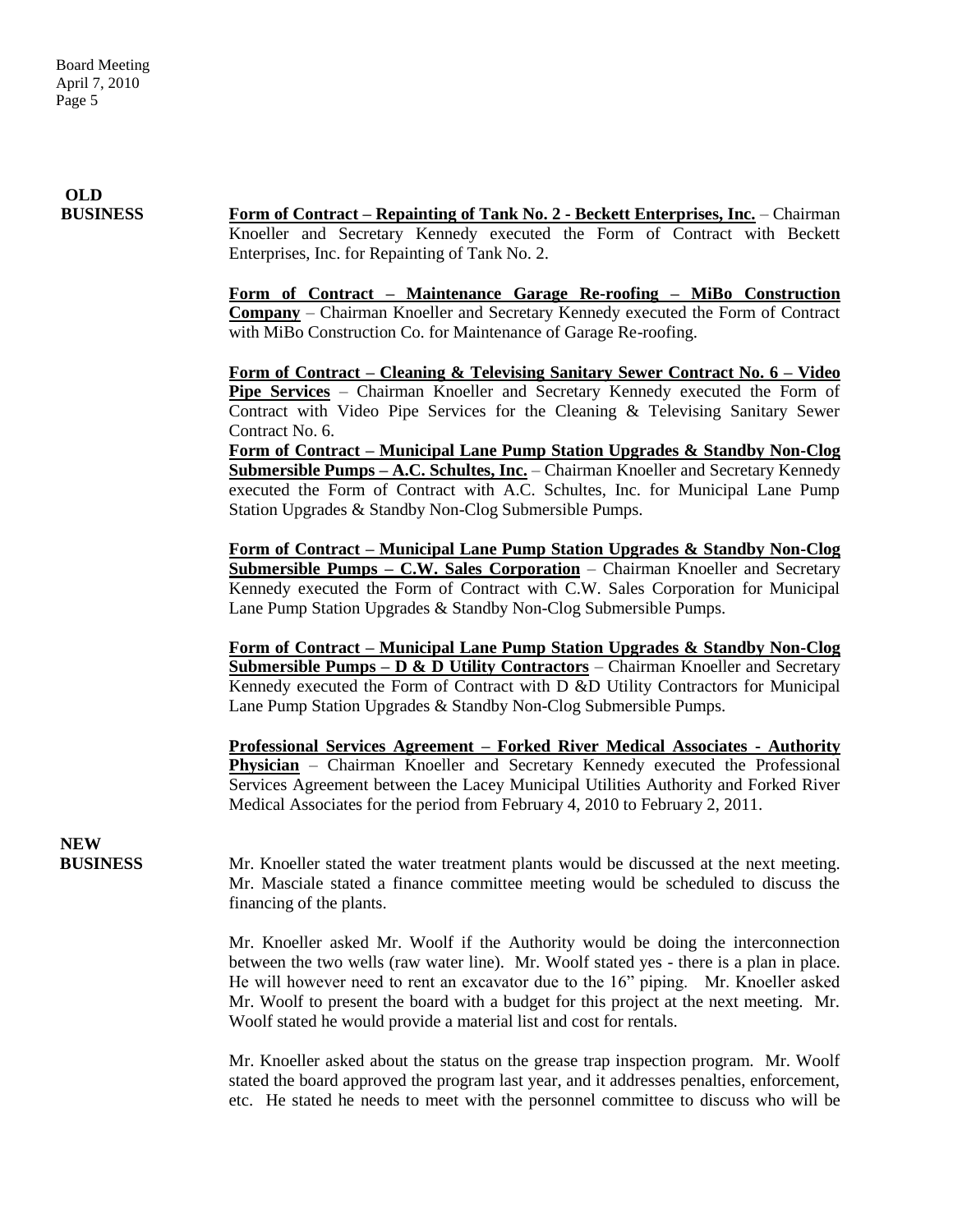doing the inspection, and if there will be any added compensation. Mr. Knoeller requested the committee meet as soon as possible so this issue can be discussed at the next meeting.

| <b>PUBLIC BUSINESS/</b> |                                                  |
|-------------------------|--------------------------------------------------|
| <b>COMMENT</b>          | There was no public business/comment to discuss. |

# **PAYMENT OF**

**VOUCHERS** WHEREAS, the members of the Lacey Municipal Utilities Authority carefully examined all vouchers presented for payment of claims;

> **NOW, THEREFORE, BE IT RESOLVED** by the Lacey Municipal Utilities Authority that:

> 1. Said vouchers in the sum of \$386,925.36 be and the same are hereby approved to be paid.

2. Said vouchers are listed on the attached computer check register.

A motion was made by Mr. Kennedy and seconded by Mrs. Lanuto to adopt the above resolution. Roll call vote: Kennedy-Yes; Lanuto-Yes; Miklosey-Yes; Masciale-Yes; Knoeller-Yes. Motion passed.

Mr. Miklosey pointed out the Authority has been receiving separate bills for the supply and distribution of electricity. Mr. Woolf explained the Authority is part of the County Cooperative electric program. They went out to bid for power supply and they awarded Liberty Power to supply electricity. JCP&L will continue to distribute electricity. He stated this may save the Authority money over time; however, it is too new to tell and it will be monitored.

# **CLOSED**

#### **SESSION RESOLUTION**

**WHEREAS,** Section 8 of the Open Public Meetings Act, Chapter 231, Public Law 1975 permits the exclusion of the public from a meeting in certain circumstances;

**WHEREAS**, this public body is of the opinion that such circumstances presently exist.

**NOW, THEREFORE, BE IT RESOLVED** by the Lacey Municipal Utilities Authority, County of Ocean and State of New Jersey as follows:

1. The public shall be excluded from discussion of action upon the hereinafter specified subject matter.

2. The general nature of this closed session concerns contract negotiations.

3. It is anticipated at this time that the above-stated matter will be made public once this matter has been resolved.